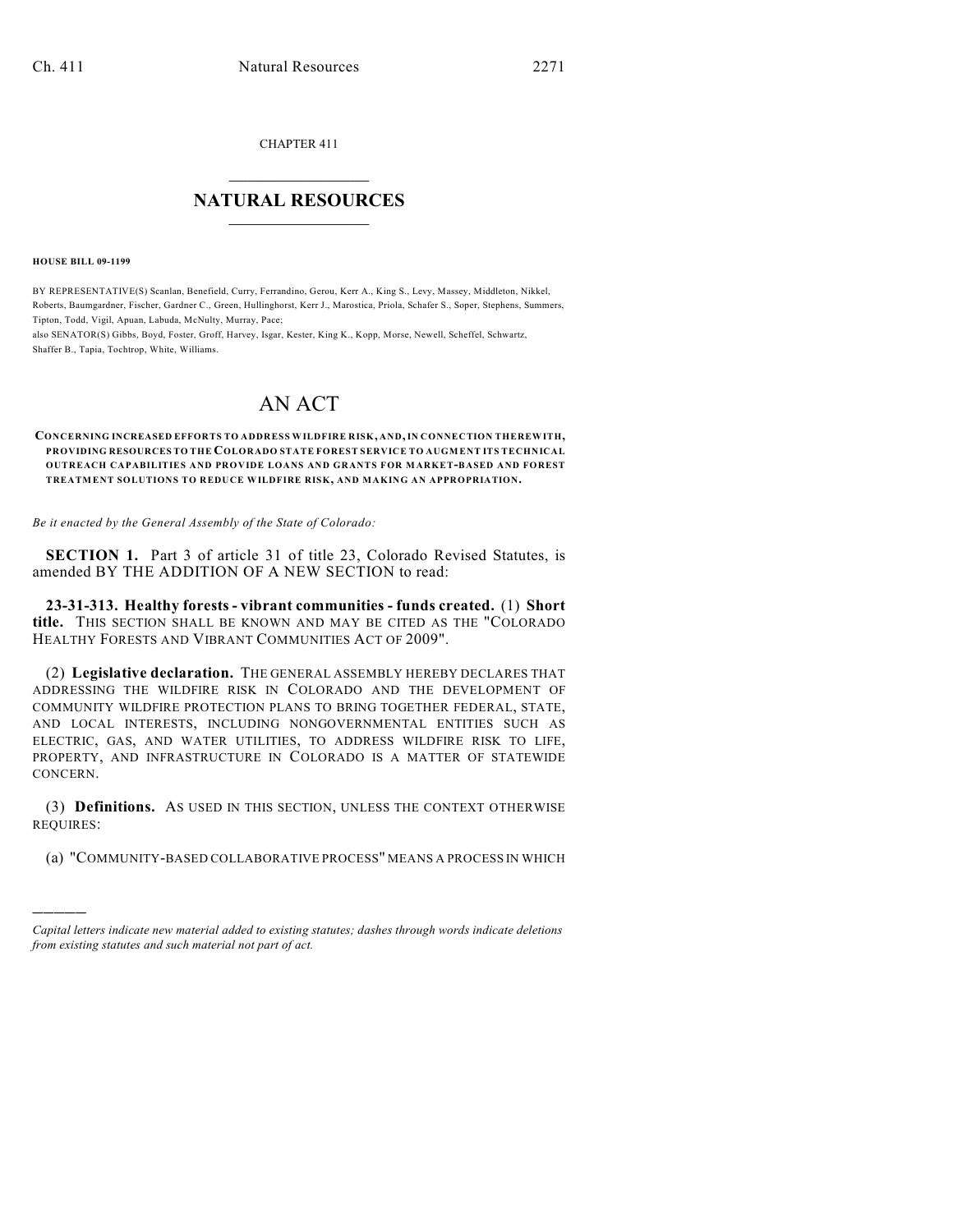A DIVERSE RANGE OF GOVERNMENTAL AND NONGOVERNMENTAL STAKEHOLDERS, REPRESENTING A WIDE VARIETY OF PERSPECTIVES, ARE MEANINGFULLY ENGAGED IN ANALYZING AND IDENTIFYING FOREST MANAGEMENT NEEDS FOR THEIR COMMUNITY.

(b) "COMMUNITY WILDFIRE PROTECTION PLAN" OR "CWPP" MEANS A PLAN THAT MEETS THE DEFINITION OF A COMMUNITY WILDFIRE PROTECTION PLAN IN THE FEDERAL "HEALTHY FORESTS RESTORATION ACT OF 2003", 16 U.S.C. SEC. 6511, INCLUDING THE MINIMUM REQUIREMENTS FOR COLLABORATION WITH LOCAL AND STATE GOVERNMENT REPRESENTATIVES, INCLUDING CONSERVATION DISTRICTS CREATED PURSUANT TO ARTICLE 70 OF TITLE 35, C.R.S., AND COUNTY NOXIOUS WEED PROGRAM ADMINISTRATORS AND CONSULTATION WITH FEDERAL AGENCIES AND OTHER INTERESTED NONGOVERNMENTAL PARTIES, INCLUDING ANY ELECTRIC, GAS, AND WATER UTILITIES IN THE AFFECTED AREA, AND THE MINIMUM REQUIREMENTS FOR APPROVAL BY REPRESENTATIVES OF LOCAL GOVERNMENT, LOCAL FIRE AUTHORITIES, AND THE FOREST SERVICE.

(c) "FOREST SERVICE" MEANS THE COLORADO STATE FOREST SERVICE IDENTIFIED IN SECTION 23-31-302.

(d) "GIS" MEANS A GEOGRAPHICAL INFORMATION SYSTEM, A SYSTEMATIC INTEGRATION OF COMPUTER HARDWARE, SOFTWARE, AND SPATIAL DATA, FOR CAPTURING, STORING, DISPLAYING, UPDATING, MANIPULATING, AND ANALYZING GEOGRAPHICAL INFORMATION IN ORDER TO SOLVE COMPLEX MANAGEMENT PROBLEMS.

(e) "GOOD NEIGHBOR AUTHORITY" MEANS THE AUTHORITY OF THE STATE OF COLORADO PURSUANT TO SECTION 331 OF THE FEDERAL "DEPARTMENT OF INTERIOR AND RELATED AGENCIES APPROPRIATION ACT OF 2001",PUB.L. 106-291, 114STAT. 922, OR ANY ANALOGOUS SUCCESSOR AUTHORITY.

(f) "TEMPORARY FIELD CAPACITY" MEANS FULL-TIME, TEMPORARY FIELD SUPPORT HIRED BY THE FOREST SERVICE TO IMPLEMENT PROJECTS UNTIL SUCH TIME THAT PROGRAM FUNDING IS NO LONGER AVAILABLE.

(g) "WILDFIRE RISK MITIGATION" OR "FUEL MITIGATION TREATMENTS" MEANS PREVENTIVE FOREST MANAGEMENT PROJECTS OR ACTIONS, WHICH MEET OR EXCEED FOREST SERVICE STANDARDS OR ANY OTHER APPLICABLE STATE RULES, THAT ARE DESIGNED TO REDUCE THE POTENTIAL FOR UNWANTED IMPACTS CAUSED BY WILDFIRES, INCLUDING:

(I) THE CREATION OF A DEFENSIBLE SPACE AROUND STRUCTURES;

(II) THE ESTABLISHMENT OF FUEL BREAKS;

(III) THE THINNING OF WOODY VEGETATION FOR THE PRIMARY PURPOSE OF REDUCING RISK TO STRUCTURES FROM WILDLAND FIRE;

THE SECONDARY TREATMENT OF WOODY FUELS BY LOPPING AND SCATTERING, PILING, CHIPPING, REMOVING FROM THE SITE, OR PRESCRIBED BURNING; AND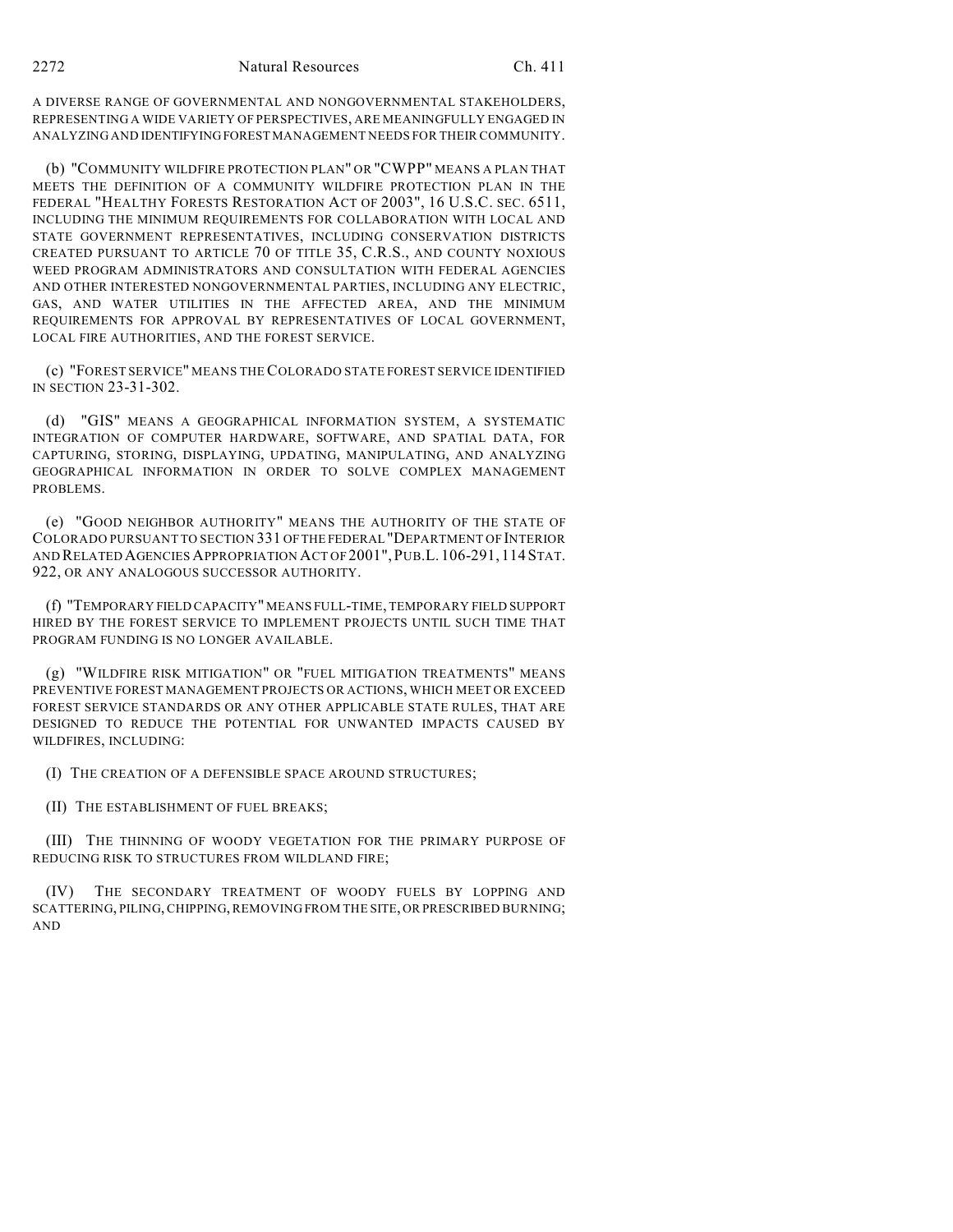(V) OTHER NONEMERGENCY PREVENTIVE ACTIVITIES DESIGNED TO REDUCE THE UNWANTED IMPACTS CAUSED BY WILDFIRES THAT THE FOREST SERVICE MAY DEEM TO BE RISK REDUCTION OR FUEL MITIGATION TREATMENTS.

(4) **Community and firefighter planning and preparedness.** TO HELP ENSURE THAT COMMUNITIES AND FIREFIGHTERS HAVE SUFFICIENT RESOURCES, TECHNICAL SUPPORT, AND TRAINING TO ADEQUATELY ASSESS WILDFIRE RISKS, THE FOREST SERVICE SHALL:

(a) FACILITATE THE CWPP PROCESS WITH COMMUNITIES AND OTHER ENTITIES SEEKING TO PREPARE A CWPP TO ENSURE THAT STATE AND FEDERAL CWPP STANDARDS ARE MET;

(b) WORK WITH CONSERVATION DISTRICTS CREATED PURSUANT TO ARTICLE 70 OF TITLE 35, C.R.S., COUNTY NOXIOUS WEED PROGRAM ADMINISTRATORS, AND OTHER STATE, LOCAL, FEDERAL, AND NONGOVERNMENTAL PARTNERS, INCLUDING ANY ELECTRIC, GAS, AND WATER UTILITIES IN THE AFFECTED AREA, TO PROVIDE CWPP STANDARDS FOR COLORADO THAT PROMOTE GREATER CONSISTENCY AMONG CWPPS IN THE STATE AND ENSURE THAT COMMUNITIES ADDRESS COMMUNITY RISKS AND VALUES, IDENTIFY PROTECTION PRIORITIES, ASSESS THEIR ABILITY TO RESPOND TO WILDLAND FIRE, ESTABLISH FUELS TREATMENT PROJECTS, AND IDENTIFY WAYS TO MINIMIZE WILDLAND-URBAN INTERFACE RISK IN THE FUTURE;

(c) PROVIDE TECHNICAL ASSISTANCE TO COMMUNITIES SEEKING TO PREPARE, UPDATE, OR IMPLEMENT A CWPP AND TRACK THE PROGRESS OF CWPPS AND IMPLEMENTATION PRACTICES THROUGH GIS WEB-BASED APPLICATIONS;

(d) PROVIDE TECHNICAL ASSISTANCE TO THE BOARD OF COUNTY COMMISSIONERS OF EACH COUNTY TO DETERMINE WHETHER THERE ARE FIRE HAZARD AREAS WITHIN THE UNINCORPORATED AREAS OF THE COUNTY AND TO ASSIST THE BOARD OF COUNTY COMMISSIONERS OF EACH COUNTY WITH DEVELOPING CWPPS FOR THOSE AREAS; AND

(e) INCREASE UPGRADES ON FEDERAL EXCESS PROPERTY FIRE ENGINES ON LOAN TO LOCAL FIRE DEPARTMENTS; INCREASE TECHNICAL ASSISTANCE IN WILDLAND FIRE PREPAREDNESS TO COUNTIES AND FIRE PROTECTION DISTRICTS; AND, IN CONJUNCTION WITH THE WILDFIRE PREPAREDNESS PLAN CREATED PURSUANT TO SECTION 23-31-309 (3) (a), ENSURE THAT STATE FIRE-FIGHTING EQUIPMENT SUCH AS FIRE ENGINES AND AIR TANKERS IS FULLY OPERATIONAL AND AVAILABLE TO AND COORDINATED WITH THE EQUIPMENT CAPACITIES OF LOCAL FIRE PROTECTION DISTRICTS, AND THAT PERSONNEL ARE FULLY TRAINED IN ITS USE.

(5) **Community wildfire risk mitigation.** TO HELP COMMUNITIES ADDRESS THE URGENT NEED TO REDUCE WILDFIRE RISKS BY SUPPORTING IMPLEMENTATION OF RISK MITIGATION TREATMENTS THAT FOCUS ON PROTECTING LIVES, HOMES, AND ESSENTIAL COMMUNITY INFRASTRUCTURE, AND BY IMPROVING INVENTORY AND MONITORING OF FOREST CONDITIONS, THE FOREST SERVICE SHALL:

(a) EXPAND ITS FUELS MITIGATION PROGRAM THROUGH SIXTY PERCENT COST-SHARE GRANTS TO ADDRESS NEEDS EXPRESSED BY LANDOWNERS OR UTILITY EASEMENT OWNERS IN THE WILDLAND-URBAN INTERFACE. IN ORDER TO QUALIFY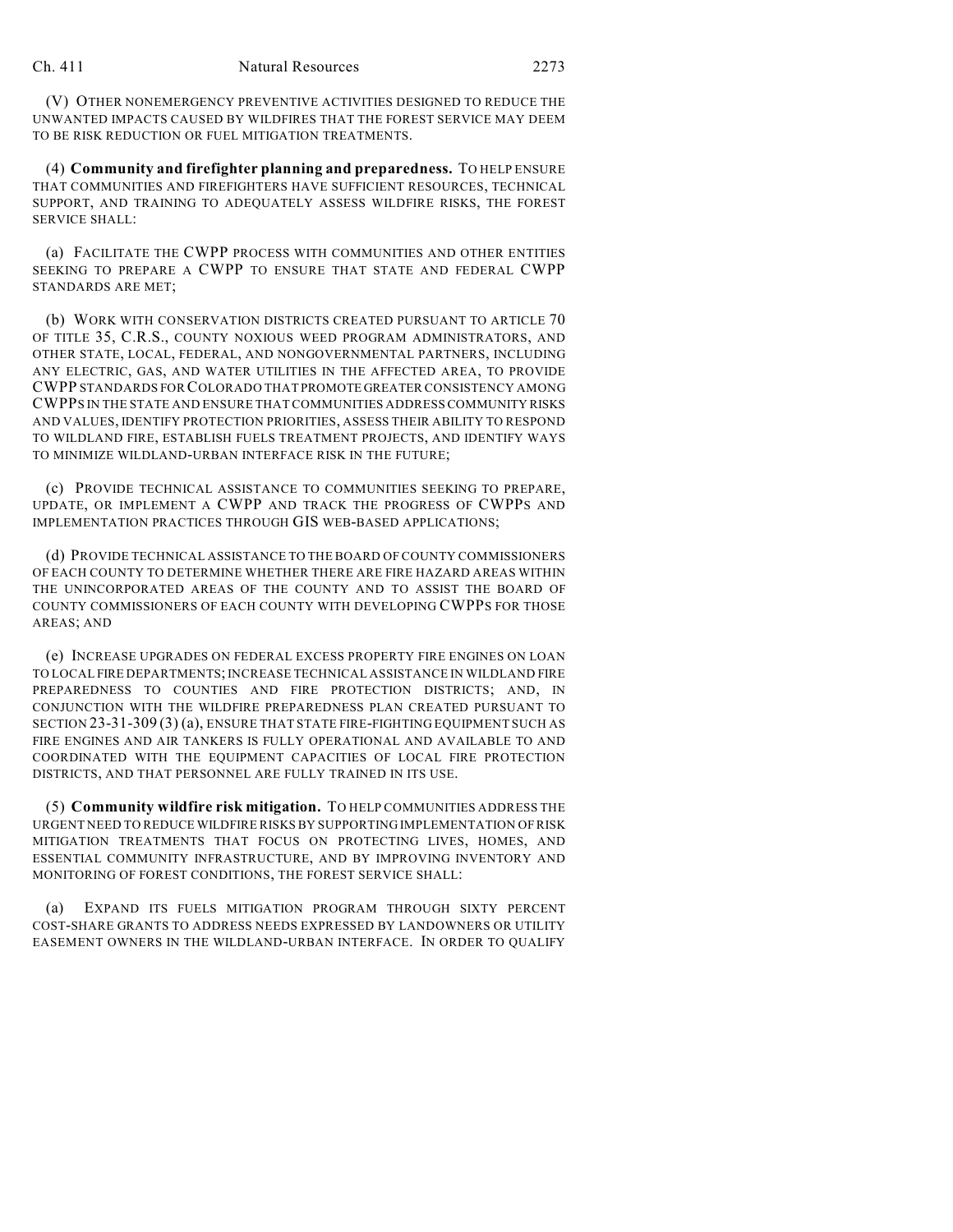2274 Natural Resources Ch. 411

FOR THESE FUNDS, PROJECTS SHALL BE INCLUDED IN OR PROVIDE FOR IMPLEMENTATION OF AN APPROVED CWPP THAT MEETS THE STANDARDS ESTABLISHED PURSUANT TO PARAGRAPH (b) OF SUBSECTION (4) OF THIS SECTION. IN AWARDING THESE GRANTS, THE FOREST SERVICE SHALL ESTABLISH EVALUATION CRITERIA THAT EMPHASIZES PROJECTS THAT REDUCE RISKS TO THE PUBLIC, FIREFIGHTERS, AND COMMUNITY INFRASTRUCTURE; THAT IMPROVE FOREST HEALTH; AND THAT SUBSTANTIALLY LEVERAGE ADDITIONAL FINANCIAL RESOURCES. IN MAKING GRANT AWARDS, THE FOREST SERVICE SHALL ALSO PRIORITIZE PROJECTS THAT PROVIDE AN OPPORTUNITY TO IMPLEMENT COLORADO'S GOOD NEIGHBOR AUTHORITY OR THAT HAVE BEEN IDENTIFIED THROUGH A COMMUNITY-BASED COLLABORATIVE PROCESS.

(b) HIRE ADDITIONAL TEMPORARY FIELD CAPACITY TO SUPPORT THE IMPLEMENTATION AND MONITORING OF FUELS MITIGATION GRANT AWARDS;

(c) PROVIDE SUFFICIENT RESOURCES TO CONDUCT ENHANCED AERIAL SURVEYS TO ANNUALLY ASSESS FOREST CONDITIONS, IDENTIFY EMERGING AND EXISTING INSECT AND DISEASE EPIDEMICS, AND MAKE TIMELY MANAGEMENT DECISIONS; AND

(d) PROVIDE SUFFICIENT RESOURCES TO ASSESS AND INCORPORATE FOREST PATHOLOGY INFORMATION INTO ANALYSIS OF FOREST CONDITIONS AND TRENDS.

(6) **Community watershed restoration.** (a) IN ORDER TO SUPPORT COMMUNITIES AND LAND MANAGERS IN MOVING FROM RISK REDUCTION TO LONG-TERM ECOLOGICAL RESTORATION SO THAT THE UNDERLYING CONDITION OF COLORADO'S FORESTS SUPPORTS A VARIETY OF VALUES, PARTICULARLY PUBLIC WATER SUPPLY AND HIGH-QUALITY WILDLIFE HABITAT, THE FOREST SERVICE SHALL:

(I) (A) HIRE ADDITIONAL TEMPORARY FIELD CAPACITY TO SUPPORT THE IMPLEMENTATION AND MONITORING OF FOREST RESTORATION PILOT PROGRAM GRANTS AWARDED PURSUANT TO SECTION 23-31-310.

(B) IN AWARDING GRANTS PURSUANT TO SECTION 23-31-310, THE FOREST SERVICE SHALL GIVE ADDITIONAL EMPHASIS TO PROJECTS THAT SUBSTANTIALLY LEVERAGE ADDITIONAL FINANCIAL RESOURCES, THAT PROVIDE AN OPPORTUNITY TO IMPLEMENT COLORADO'S GOOD NEIGHBOR AUTHORITY, OR THAT HAVE BEEN IDENTIFIED THROUGH A COMMUNITY-BASED COLLABORATIVE PROCESS.

(II) FACILITATE AND WORK COLLABORATIVELY WITH LANDOWNERS, LOCAL GOVERNMENTS, INCLUDING CONSERVATION DISTRICTS CREATED PURSUANT TO ARTICLE 70 OF TITLE 35, C.R.S., AND COUNTY NOXIOUS WEED PROGRAM ADMINISTRATORS AND OTHER APPROPRIATE PARTIES, INCLUDING ANY ELECTRIC, GAS, AND WATER UTILITIES IN THE AFFECTED AREA, TO DESIGN AND SAFELY IMPLEMENT PRESCRIBED FIRE PROJECTS AND TO ENCOURAGE INCREASED RESPONSIBLE USE OF PRESCRIBED FIRE AS A TOOL FOR RESTORING HEALTHY FOREST CONDITIONS CONSISTENT WITH PROGRAMS ESTABLISHED PURSUANT TO SECTION 25-7-106 (7) AND (8), C.R.S. THE FOREST SERVICE SHALL EMPHASIZE PROVIDING TRAINING AND TECHNICAL ASSISTANCE FOR LANDOWNERS, LOCAL COMMUNITIES, AND STATE AGENCIES.

(b) THE FOREST SERVICE MAY USE UP TO ONE MILLION DOLLARS ANNUALLY UNTIL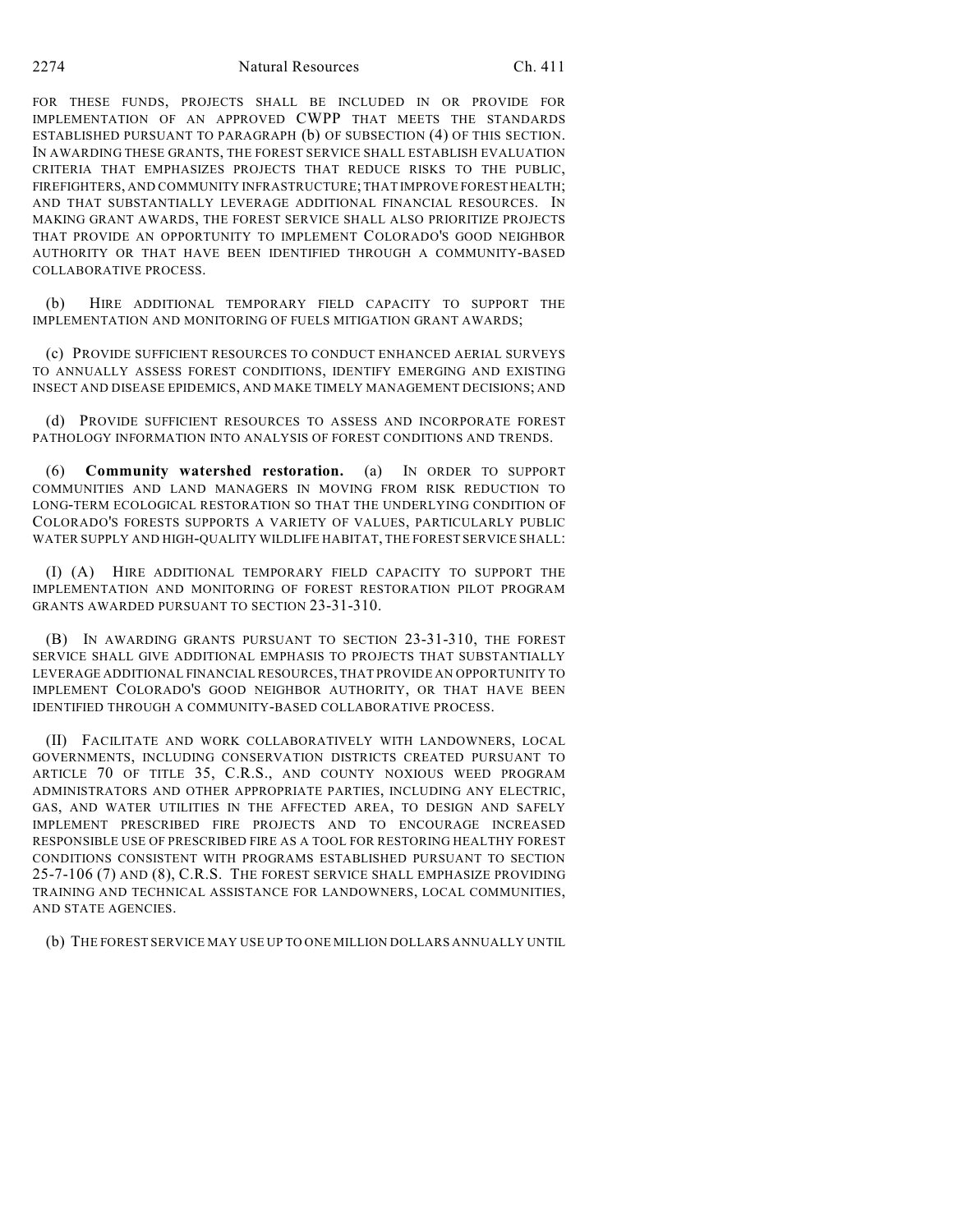JULY 1, 2012, FROM THE FOREST RESTORATION PILOT PROGRAM CASH FUND CREATED IN SECTION 23-31-310 (8.5) FOR THE PURPOSE OF COMPLYING WITH THIS SUBSECTION (6).

(7) **Enhanced economic opportunities.** IN ORDER TO SUPPORT LOCAL BUSINESS DEVELOPMENT AND JOB CREATION THROUGH THE IMPLEMENTATION OF FOREST TREATMENTS, THE FOREST SERVICE SHALL:

(a) ADMINISTER A REVOLVING LOAN FUND TO SUPPORT WOODY BIOMASS UTILIZATION AND THE DEVELOPMENT AND MARKETING OF TRADITIONAL AND NONTRADITIONAL TIMBER PRODUCTS AS SPECIFIED IN SUBSECTION (8) OF THIS SECTION;

(b) WORK WITH THE GOVERNOR'S ENERGY OFFICE CREATED IN SECTION 24-38.5-101, C.R.S., AND THE AIR QUALITY CONTROL COMMISSION CREATED IN SECTION 25-7-104, C.R.S., TO SUPPORT THE APPROPRIATELY INCREASED USE OF WOODY BIOMASS IN BIO-HEATING.

(8) **Wildfire risk mitigation loan program.** (a) THE FOREST SERVICE SHALL ISSUE A STATEWIDE REQUEST FOR PROPOSALS FOR LOANS TO BUSINESSES TO PROVIDE START-UP CAPITAL FOR NEW FACILITIES OR EQUIPMENT TO HARVEST, REMOVE, USE, AND MARKET BEETLE-KILLED AND OTHER TIMBER TAKEN FROM PRIVATE, FEDERAL, STATE, COUNTY, OR MUNICIPAL FOREST LANDS AS PART OF A WILDFIRE RISK REDUCTION OR FUELS MITIGATION TREATMENT.

(b) **Eligibility requirements - applications.** THE FOREST SERVICE SHALL SOLICIT APPLICATIONS FOR AND MAKE LOANS UNDER THIS SECTION. IN DECIDING WHETHER TO MAKE A LOAN, THE FOREST SERVICE SHALL CONSIDER THE EXTENT TO WHICH THE APPLICANT:

(I) HELPS RETAIN OR EXPAND OTHER LOCAL BUSINESSES;

(II) HELPS MAINTAIN OR INCREASE THE NUMBER OF JOBS IN THE AREA;

(III) CONTRIBUTES TO THE STABILITY OF RURAL COMMUNITIES;

(IV) DEMONSTRATES OPERATIONAL EXPERIENCE AND A GOOD REPUTATION;

(V) PROMOTES AND PUBLICIZES THE EFFORTS UNDERTAKEN PURSUANT TO THIS SECTION; AND

(VI) HELPS RECRUIT NEW BUSINESS ACTIVITY IN THE AREA.

(c) **Report.** NO LATER THAN JULY 1, 2010, THE STATE FORESTER SHALL SUBMIT A REPORT TO THE GOVERNOR THAT SHALL INCLUDE AN ASSESSMENT OF WHETHER, AND TO WHAT EXTENT, PROJECTS FUNDED BY LOANS UNDER THIS SUBSECTION (8) HAVE ACHIEVED THE PURPOSES IDENTIFIED IN THIS SUBSECTION (8).

(d) **Wildfire risk mitigation revolving fund.** THERE IS HEREBY CREATED IN THE STATE TREASURY THE WILDFIRE RISK MITIGATION REVOLVING FUND, WHICH SHALL BE ADMINISTERED BY THE FOREST SERVICE. ALL MONEYS IN THE FUND ARE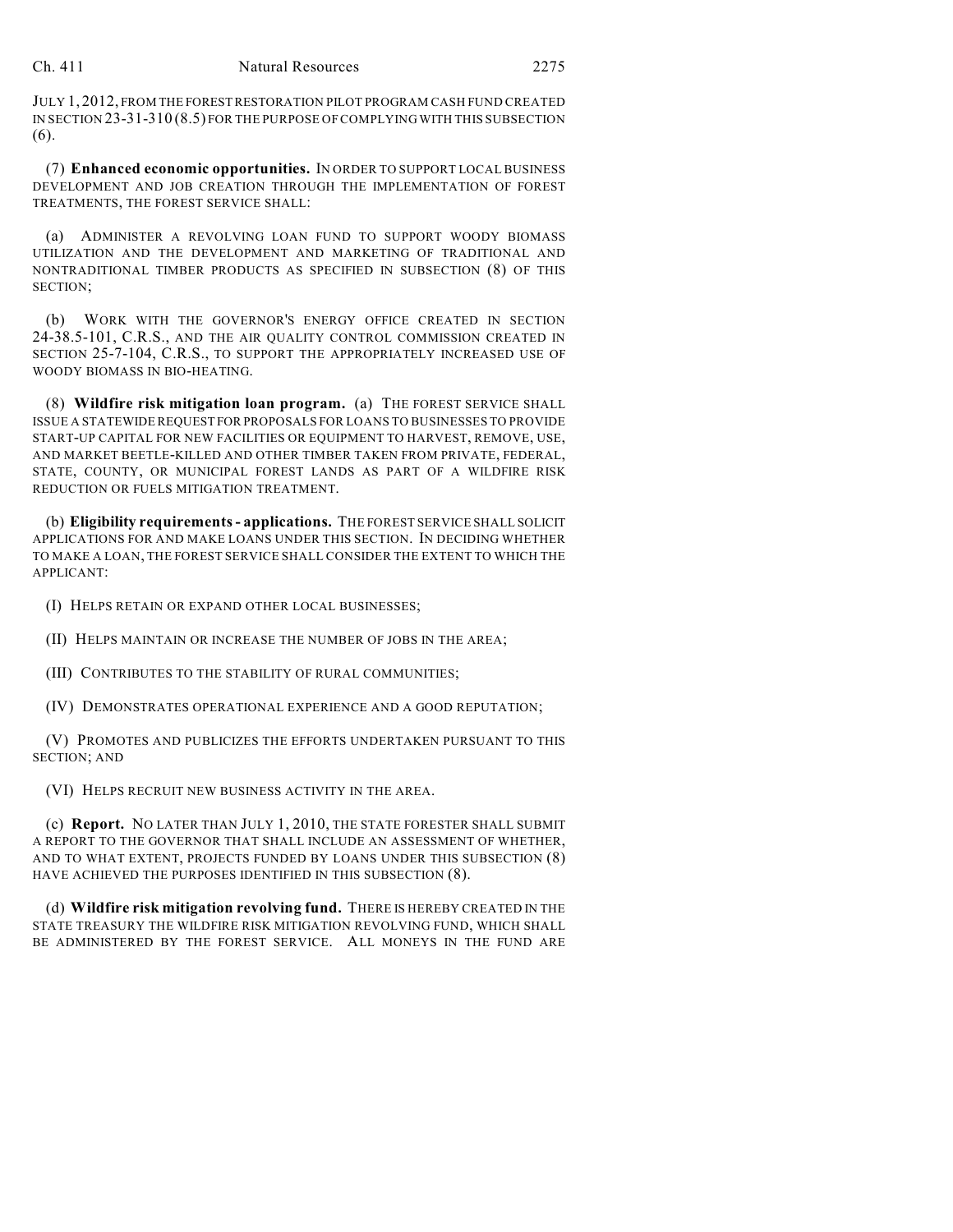CONTINUOUSLY APPROPRIATED TO THE DEPARTMENT OF HIGHER EDUCATION FOR ALLOCATION TO THE BOARD OF GOVERNORS OF THE COLORADO STATE UNIVERSITY SYSTEM FOR LOANS SPECIFIED IN THIS SUBSECTION (8). ALL MONEYS IN THE FUND AT THE END OF EACH FISCAL YEAR SHALL BE RETAINED IN THE FUND AND SHALL NOT REVERT TO THE GENERAL FUND OR ANY OTHER FUND.

(9) **Improved outreach and technical assistance.** IN ORDER TO ENSURE THAT THE FOREST SERVICE HAS THE CAPACITY TO DELIVER KEY FUNDING AND TECHNICAL ASSISTANCE THAT WILL BE NEEDED TO GUIDE AND SUPPORT IMPLEMENTATION OF WILDFIRE PREPAREDNESS, RISK MITIGATION, WATERSHED RESTORATION, AND ECONOMIC DEVELOPMENT INITIATIVES IN A WAY THAT ADDS VALUE TO THESE EFFORTS AT THE STATE LEVEL AND ACROSS COMMUNITY BOUNDARIES, THE FOREST SERVICE SHALL:

(a) SECURE FULL-TIME TEMPORARY STAFF FOR DEVELOPING, REVISING, AND IMPLEMENTING CWPPS; DEVELOPING AND IMPLEMENTING RISK MITIGATION AND WATERSHED RESTORATION PLANS; STRENGTHENING THE RESPONSIBLE USE OF PRESCRIBED FIRE; AND SUPPORTING ECONOMICALLY BENEFICIAL USES OF WOODY BIOMASS;

(b) SECURE SUFFICIENT GIS CAPACITY TO ASSIST WITH WILDFIRE, INSECT, AND DISEASE RISK ASSESSMENTS, AS WELL AS LANDSCAPE-SCALE PRIORITIZATION AND PLANNING; AND EMPHASIZE MAKING DATA AVAILABLE TO AND USABLE BY LOCAL ENTITIES AND OTHER INTERESTED PARTIES, INCLUDING ANY ELECTRIC, GAS, AND WATER UTILITIES IN THE AFFECTED AREA; AND

(c) DEVELOP A WEB-BASED CLEARINGHOUSE FOR TECHNICAL ASSISTANCE AND FUNDING RESOURCES RELEVANT TO THE INITIATIVES ESTABLISHED IN THIS SECTION.

(10) **Healthy forests and vibrant communities fund.** (a) THERE IS HEREBY CREATED IN THE STATE TREASURY THE HEALTHY FORESTS AND VIBRANT COMMUNITIES FUND. THE FUND SHALL CONSIST OF ALL MONEYS THAT MAY BE APPROPRIATED THERETO BY THE GENERAL ASSEMBLY, ALL PRIVATE AND PUBLIC MONEYS RECEIVED THROUGH GIFTS, GRANTS, REIMBURSEMENTS, OR DONATIONS THAT ARE TRANSMITTED TO THE STATE TREASURER AND CREDITED TO THE FUND, AND ALL MONEYS TRANSFERRED TO THE FUND PURSUANT TO SECTION 39-29-109.3 (2) (n), C.R.S. ALL INTEREST EARNED FROM THE INVESTMENT OF MONEYS IN THE FUND SHALL BE CREDITED TO THE FUND. THE MONEYS IN THE FUND ARE HEREBY CONTINUOUSLY APPROPRIATED FOR THE PURPOSES SPECIFIED IN THIS SUBSECTION (10) AND SHALL REMAIN AVAILABLE UNTIL EXPENDED. ANY MONEYS NOT EXPENDED AT THE END OF THE FISCAL YEAR SHALL REMAIN IN THE FUND AND SHALL NOT BE TRANSFERRED TO OR REVERT TO THE GENERAL FUND.

(b) BY EXECUTIVE ORDER OR PROCLAMATION, THE GOVERNOR MAY ACCESS AND DESIGNATE MONEYS IN THE HEALTHY FORESTS AND VIBRANT COMMUNITIES FUND FOR HEALTHY FORESTS AND VIBRANT COMMUNITIES ACTIVITIES, SUBJECT TO PARAGRAPH (c) OF THIS SUBSECTION (10). THE STATE FOREST SERVICE SHALL IMPLEMENT THE DIRECTIVES SET FORTH IN SUCH EXECUTIVE ORDER OR PROCLAMATION.

(c) OF THE MONEYS TRANSFERRED TO THE FUND PURSUANT TO SECTION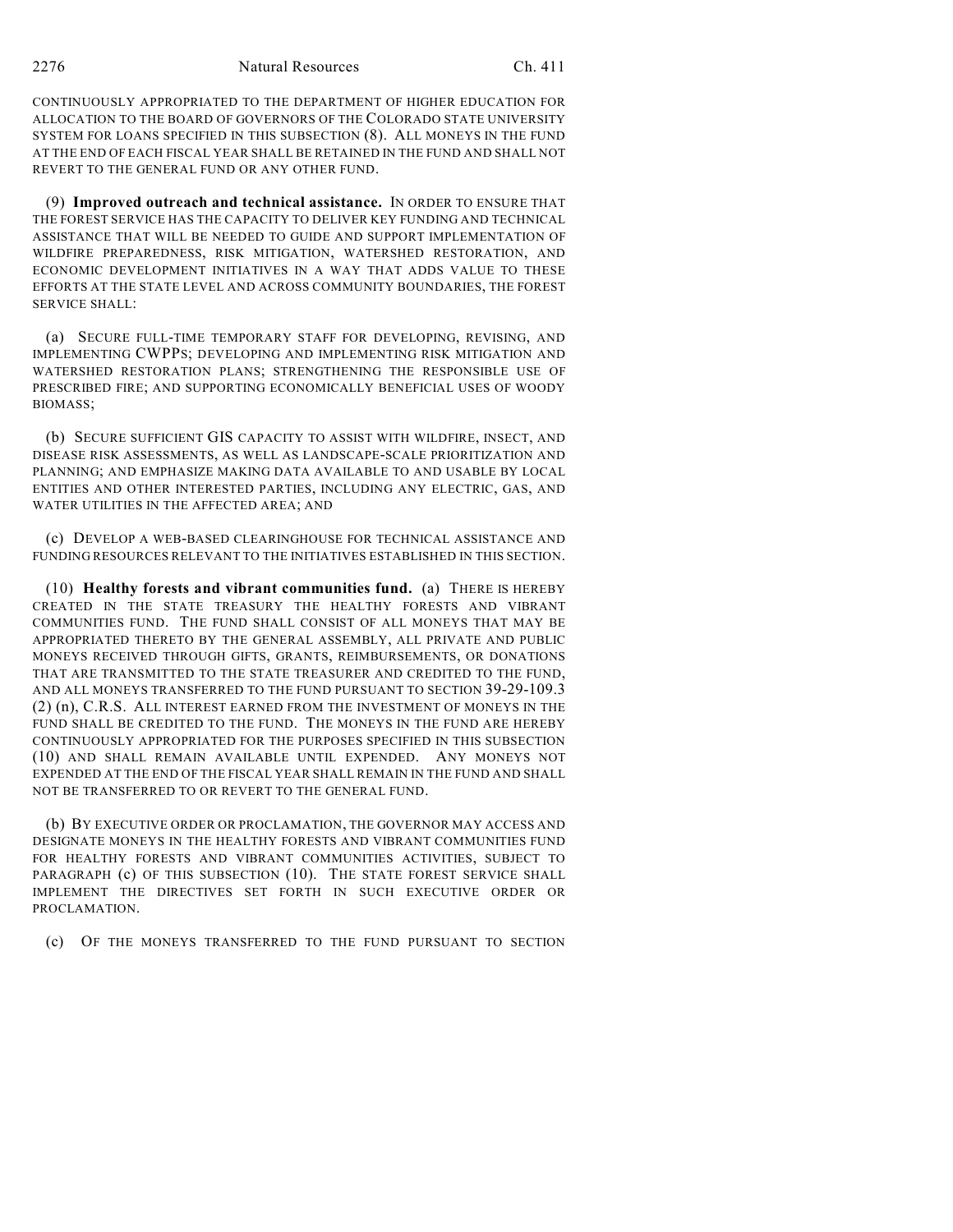39-29-109.3 (2) (n), C.R.S.:

(I) FOUR HUNDRED SEVENTY-FIVE THOUSAND DOLLARS MAY BE EXPENDED FOR PURPOSES SPECIFIED IN SUBSECTION (4) OF THIS SECTION;

(II) TWO HUNDRED TWENTY-FIVE THOUSAND DOLLARS MAY BE EXPENDED FOR PURPOSES SPECIFIED IN SUBSECTION (5) OF THIS SECTION;

(III) ONE HUNDRED THOUSAND DOLLARS MAY BE EXPENDED FOR PURPOSES SPECIFIED IN SUBSECTION (6) OF THIS SECTION;

(IV) EIGHTY THOUSAND DOLLARS MAY BE EXPENDED FOR PURPOSES SPECIFIED IN SUBSECTION (7) OF THIS SECTION;

(V) THREE HUNDRED TWENTY THOUSAND DOLLARS MAY BE EXPENDED FOR PURPOSES SPECIFIED IN SUBSECTION (8) OF THIS SECTION;

(VI) SEVEN HUNDRED THOUSAND DOLLARS MAY BE EXPENDED FOR PURPOSES SPECIFIED IN SUBSECTION (9) OF THIS SECTION; AND

(VII) UP TO FIFTY THOUSAND DOLLARS MAY BE EXPENDED FOR THE PURPOSES SPECIFIED IN SECTION 25-7-111 (5), C.R.S.

(11) **Reporting.** NO LATER THAN JANUARY 1, 2011, THE STATE FORESTER SHALL SUBMIT A REPORT TO THE JOINT BUDGET COMMITTEE OF THE GENERAL ASSEMBLY, THE AGRICULTURE, LIVESTOCK, AND NATURAL RESOURCES COMMITTEE OF THE HOUSE OF REPRESENTATIVES, AND THE AGRICULTURE AND NATURAL RESOURCES COMMITTEE OF THE SENATE, OR ANY SUCCESSOR COMMITTEES, ON THE USE OF MONEYS IN THE HEALTHY FORESTS AND VIBRANT COMMUNITIES FUND.

(12) NOTWITHSTANDING ANY OTHER PROVISION OF THIS SECTION, THE FOREST SERVICE'S DUTIES PURSUANT TO THIS SECTION SHALL BE REDUCED PRO RATA WITH ANY REDUCTION IN THE FUNDING SPECIFIED IN THIS SECTION.

(13) IN CARRYING OUT PROJECTS PURSUANT TO THIS SECTION, THE FOREST SERVICE SHALL, WHENEVER FEASIBLE, CONTRACT WITH THE COLORADO YOUTH CORPS ASSOCIATION OR AN ACCREDITED COLORADO YOUTH CORPS TO PROVIDE LABOR. FOR PURPOSES OF THIS SUBSECTION (13), "ACCREDITED COLORADO YOUTH CORPS" MEANS A YOUTH CORPS ORGANIZATION THAT IS ACCREDITED BY THE COLORADO YOUTH CORPS ASSOCIATION.

**SECTION 2.** 39-29-109.3 (2), Colorado Revised Statutes, is amended BY THE ADDITION OF A NEW PARAGRAPH to read:

**39-29-109.3. Operational account of the severance tax trust fund - repeal.** (2) Subject to the requirements of subsections (3) and (4) of this section, if the general assembly chooses not to spend up to one hundred percent of the moneys in the operational account as specified in subsection (1) of this section, the state treasurer shall transfer the following:

(n) (I) FOR THREE FISCAL YEARS COMMENCING ON OR AFTER JULY 1, 2009, THE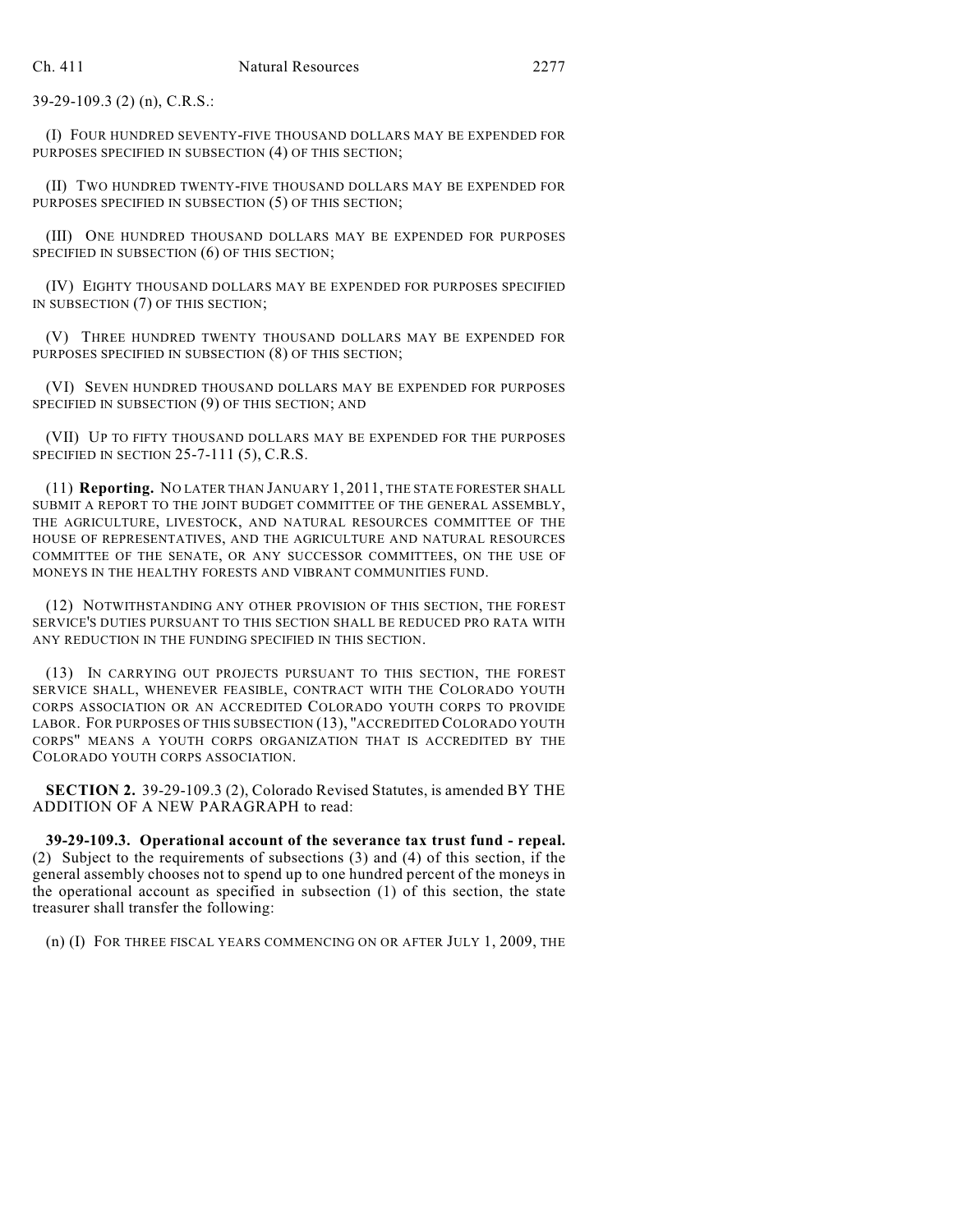STATE TREASURER SHALL TRANSFER:

(A) ONE MILLION NINE HUNDRED FIFTY THOUSAND DOLLARS OF THE MONEYS IN THE ACCOUNT TO THE HEALTHY FORESTS AND VIBRANT COMMUNITIES FUND CREATED IN SECTION 23-31-313 (10), C.R.S.;

(B) FIFTY THOUSAND DOLLARS OF THE MONEYS IN THE ACCOUNT TO THE WILDLAND-URBAN INTERFACE TRAINING FUND CREATED IN SECTION 24-33.5-1212 (5), C.R.S.

(II) THIS PARAGRAPH (n) IS REPEALED, EFFECTIVE JULY 1, 2012.

**SECTION 3.** 24-33.5-1212 (5), Colorado Revised Statutes, is amended to read:

**24-33.5-1212. Training for directors of fire protection districts - pilot program - advisory board - training fund - repeal.** (5) (a) The division shall offer courses to directors of fire protection districts in accordance with this section at no charge and shall seek gifts, grants, and donations to fund the pilot program created pursuant to this section. No general fund moneys shall be expended for the implementation of the program. Notwithstanding any other provision of this section, the division shall not implement the program until the division receives sufficient APPROPRIATIONS, gifts, grants, or donations to cover the costs of implementing the program. The division shall transmit gifts, grants, and donations received in accordance with this subsection (5) to the state treasurer, who shall credit the moneys, ALONG WITH ANY MONEYS APPROPRIATED BY THE GENERAL ASSEMBLY, to the wild land-urban WILDLAND-URBAN interface training fund, which fund is hereby created in the state treasury. ANY MONEYS IN THE FUND IN EXCESS OF THOSE NEEDED FOR THE TRAINING OF DIRECTORS OF FIRE PROTECTION DISTRICTS SHALL BE USED FOR THE PURPOSE OF PROVIDING FIREFIGHTERS WITH BASIC WILDLAND FIREFIGHTING AND WILDLAND-URBAN INTERFACE FIREFIGHTING TRAINING THROUGH EXISTING WILDLAND FIRE TRAINING PROGRAMS. All interest derived from the deposit and investment of moneys in the fund shall be credited to the fund. Moneys not expended at the end of a fiscal year shall remain in the fund and shall not be transferred or revert to the general fund.

(b) (I) THE GENERAL ASSEMBLY SHALL APPROPRIATE NOT MORE THAN FIFTY THOUSAND DOLLARS FROM THE WILDLAND-URBAN INTERFACE TRAINING FUND EACH YEAR FOR THE PURPOSES OF THIS SUBSECTION  $(5)$ .

(II) THIS PARAGRAPH (b) IS REPEALED, EFFECTIVE JULY 1, 2012.

(c) THE DIVISION SHALL COORDINATE WITH THE FOREST SERVICE, AS THAT TERM IS DEFINED IN SECTION 23-31-302,C.R.S., IN DETERMINING HOW TO ALLOCATE STATE FUNDING FOCUSED ON FIREFIGHTER TRAINING.

**SECTION 4.** 25-7-111, Colorado Revised Statutes, is amended BY THE ADDITION OF A NEW SUBSECTION to read:

**25-7-111. Administration of air quality control programs - directive prescribed fire - review - repeal.** (5) (a) THE DIVISION SHALL CONFER WITH APPROPRIATE FEDERAL AND STATE LAND MANAGEMENT AGENCY REPRESENTATIVES,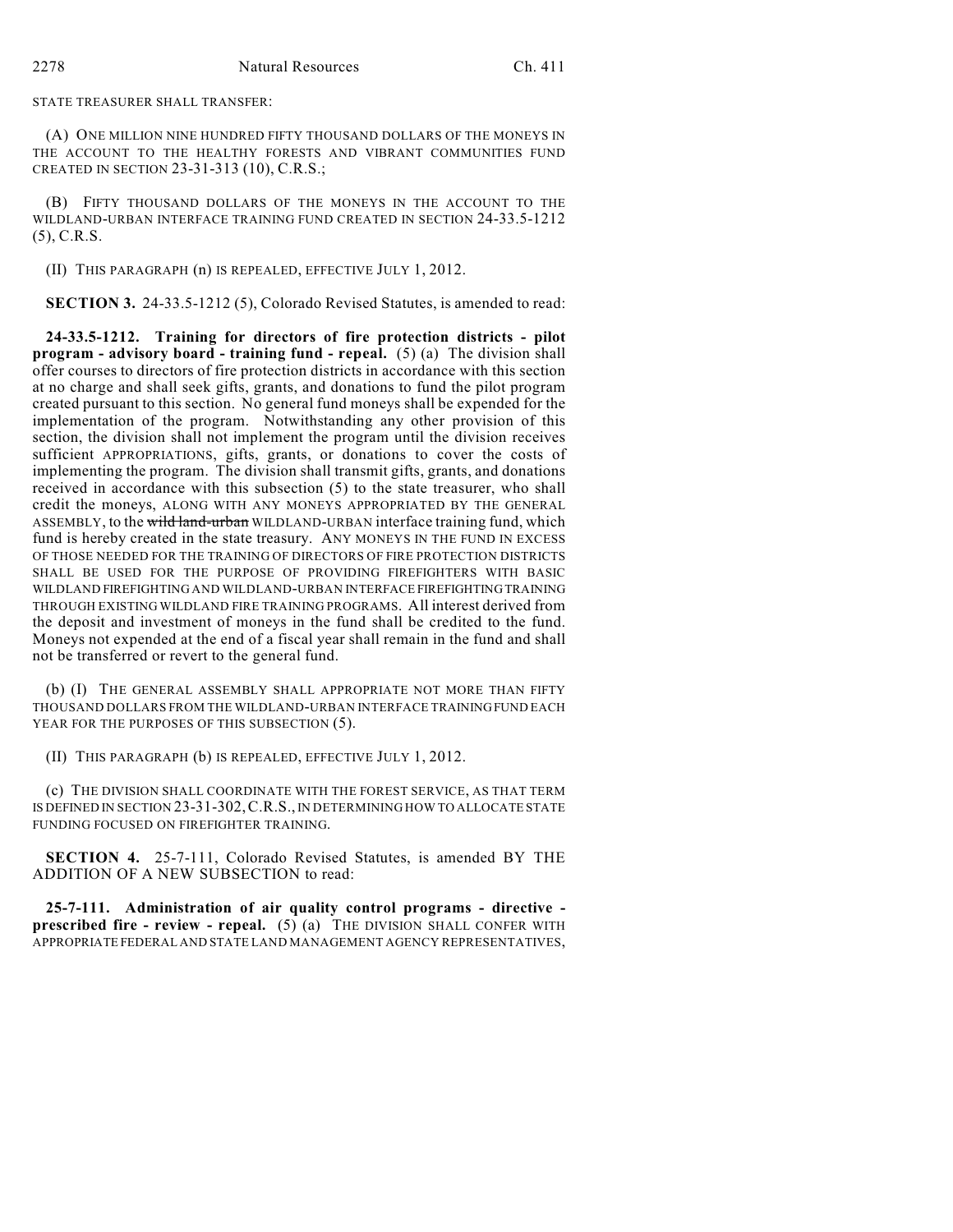INCLUDING THE FOREST SERVICE AS DEFINED IN SECTION 23-31-310 (2),C.R.S., AND OTHER ENTITIES, WHICH MAY INCLUDE, AS APPROPRIATE, LOCAL AGENCY REPRESENTATIVES AND PRIVATE LAND MANAGERS, TO EVALUATE EXISTING PRESCRIBED FIRE PERMIT PROGRAM RULES AND IMPLEMENTATION SO AS TO SUPPORT, AND INCREASE WHERE POSSIBLE, APPROPRIATE RESPONSIBLE USE OF PRESCRIBED FIRE CONSISTENT WITH SECTION 25-7-106 (7) AND (8).

(b) THE EVALUATION REQUIRED BY THIS SUBSECTION (5) SHALL INCLUDE CONSIDERATION OF THE BALANCE BETWEEN THE ATTAINMENT AND MAINTENANCE OF NATIONAL AMBIENT AIR QUALITY STANDARDS AND THE ACHIEVEMENT OF FEDERAL AND STATE VISIBILITY GOALS, WITH THE IMPORTANT BENEFITS OF PRESCRIBED FIRE USE AS A LAND MANAGEMENT TOOL, INCLUDING WILDFIRE RISK MITIGATION, WATERSHED PROTECTION, FOREST HEALTH, AND REDUCED TREATMENT COST. THE DIVISION SHALL PROVIDE A REPORT TO THE COMMISSION BY JUNE 30, 2010, TO INCLUDE ANY RECOMMENDATIONS FROM THE EVALUATION UNDERTAKEN PURSUANT TO THIS SUBSECTION (5).

(c) THE DIVISION'S OBLIGATION TO PERFORM ITS DUTIES SPECIFIED IN THIS SUBSECTION (5) IS CONTINGENT UPON ITS RECEIPT OF REVENUES NECESSARY TO COVER ITS DIRECT AND INDIRECT COSTS FOR SUCH PERFORMANCE FROM THE HEALTHY FORESTS AND VIBRANT COMMUNITIES FUND CREATED IN SECTION 23-31-313 (10), C.R.S.

(d) THIS SUBSECTION (5) IS REPEALED, EFFECTIVE JULY 1, 2011.

**SECTION 5.** 24-32-2106 (2) (a), Colorado Revised Statutes, is amended to read:

**24-32-2106. Financing - repeal.** (2) (a) (I) A disaster emergency fund is hereby established, which shall receive moneys appropriated thereto by the general assembly. Moneys in the disaster emergency fund shall remain therein IN THE FUND until expended.

(II) THE GOVERNOR MAY MAKE A ONE-TIME TRANSFER OF UP TO SIX HUNDRED THOUSAND DOLLARS FROM THE DISASTER EMERGENCY FUND TO THE WILDFIRE EMERGENCY RESPONSE FUND CREATED IN SECTION 23-31-309, C.R.S. THE GOVERNOR SHALL NOTIFY THE REVISOR OF STATUTES IN WRITING PROMPTLY AFTER MAKING THE TRANSFER. THIS SUBPARAGRAPH (II) IS REPEALED, EFFECTIVE UPON THE REVISOR OF STATUTE'S RECEIPT OF THE NOTICE.

**SECTION 6. Appropriation.** In addition to any other appropriation, there is hereby appropriated, out of any moneys in the wildland-urban interface training fund created in section 24-33.5-1212 (5), Colorado Revised Statutes, not otherwise appropriated, to the department of public safety, for allocation to the division of fire safety, for the fiscal year beginning July 1, 2009, the sum of fifty thousand dollars (\$50,000) cash funds, or so much thereof as may be necessary, for courses to directors of fire protection districts and basic wildland firefighting and wildland-urban interface firefighting training of firefighters.